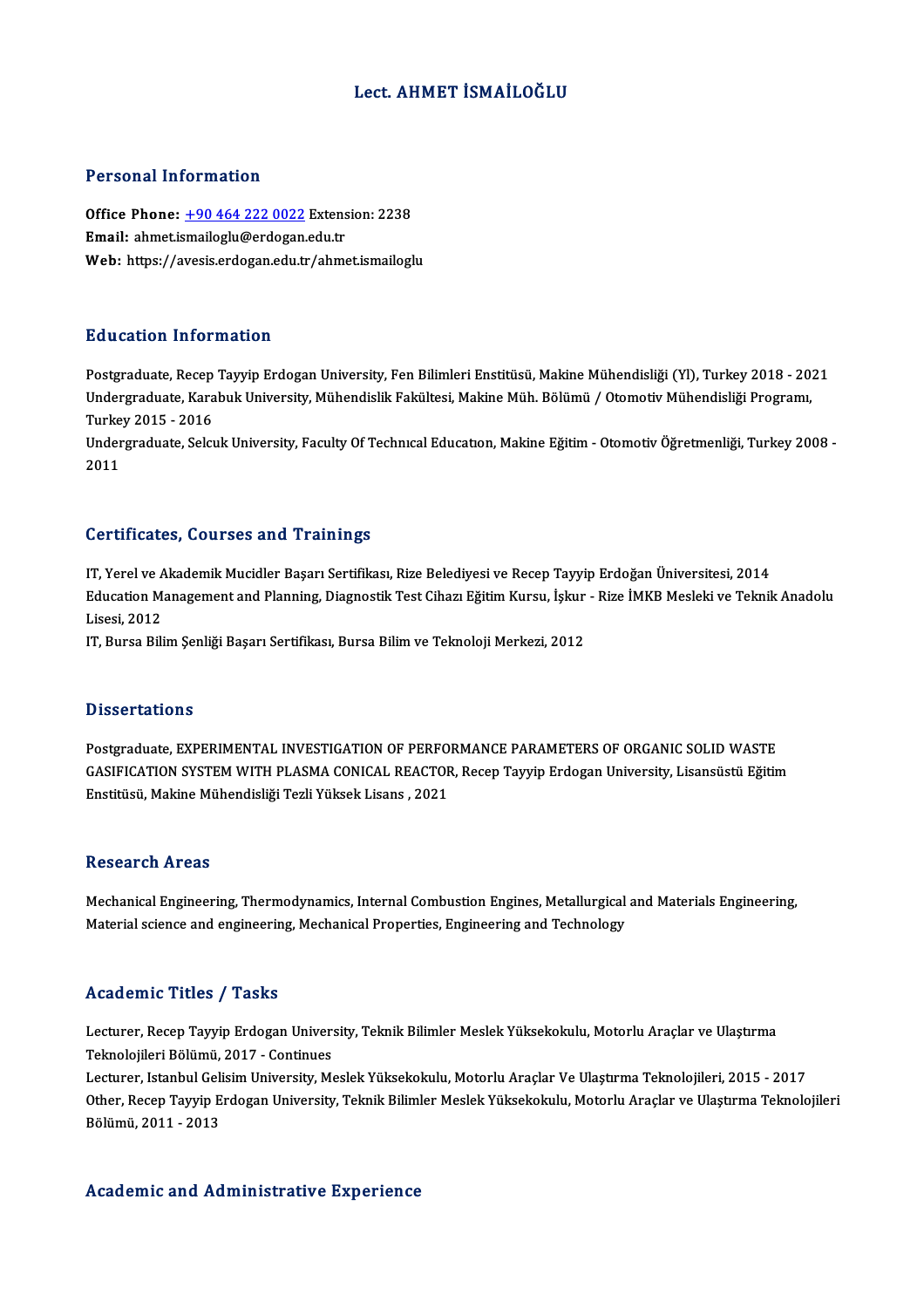Program Başkanı, Istanbul Gelisim University, İstanbul Gelişim Vocatıonal School, Department Of Motor Vehıcles And<br>Transportation Technologyes 2015 - 2017 Program Başkanı, Istanbul Gelisim Universi<br>Transportatıon Technologıes, 2015 - 2017<br>Istanbul Celisim University, Maslek Vülgeks Program Başkanı, Istanbul Gelisim University, İstanbul Gelişim Vocatıonal School, Department Of Motor Ve<br>Transportatıon Technologies, 2015 - 2017<br>Istanbul Gelisim University, Meslek Yüksekokulu, Motorlu Araçlar Ve Ulaştırm

Transportation Technologies, 2015 - 2017<br>Istanbul Gelisim University, Meslek Yüksekokulu, Motorlu Araçlar Ve Ulaştırma Teknolojileri, 2015 - 2017<br>Staj Komisyon Başkanı, Istanbul Gelisim University, İstanbul Gelişim Vocatio Istanbul Gelisim University, Meslek Yüksekokulu<br>Staj Komisyon Başkanı, Istanbul Gelisim Univers<br>And Transportation Technologies, 2015 - 2017 And Transportation Technologies, 2015 - 2017<br>Courses

Teknik Resim, Associate Degree, 2019 - 2020 Serviste Davranış ve Kalite, Associate Degree, 2019 - 2020 Teknik Resim, Associate Degree, 2019 - 2020<br>Serviste Davranış ve Kalite, Associate Degree, 2019 -<br>Taşıt İklimlendirmesi, Associate Degree, 2020 - 2021<br>Ölame Telmiği, Associate Degree, 2020 - 2020 Serviste Davranış ve Kalite, Associate Degree, 2<br>Taşıt İklimlendirmesi, Associate Degree, 2020<br>Ölçme Tekniği, Associate Degree, 2019 - 2020<br>Emisyon Kontrel Telmolojisi, Associate Degree Tașıt İklimlendirmesi, Associate Degree, 2020 - 2021<br>Ölçme Tekniği, Associate Degree, 2019 - 2020<br>Emisyon Kontrol Teknolojisi, Associate Degree, 2020 - 2021<br>İs Soğlığı ve Güyenliği, Associate Degree, 2020 - 2021 Ölçme Tekniği, Associate Degree, 2019 - 2020<br>Emisyon Kontrol Teknolojisi, Associate Degree, 2020 -<br>İş Sağlığı ve Güvenliği, Associate Degree, 2020 - 2021<br>Konfor Sistemleri, Associate Degree, 2020 - 2020 Emisyon Kontrol Teknolojisi, Associate Degree, 20<br>İş Sağlığı ve Güvenliği, Associate Degree, 2020 - 20<br>Konfor Sistemleri, Associate Degree, 2019 - 2020<br>Alternatif Meterler ve Yakıtlar, Associate Degree, 2 İş Sağlığı ve Güvenliği, Associate Degree, 2020 - 2021<br>Konfor Sistemleri, Associate Degree, 2019 - 2020<br>Alternatif Motorlar ve Yakıtlar, Associate Degree, 2020 - 2021 Konfor Sistemleri, Associate Degree, 2019 - 2020<br>Alternatif Motorlar ve Yakıtlar, Associate Degree, 202<br>Otomotiv Elektroniği, Associate Degree, 2019 - 2020<br>Meter Telmolojisi, Associate Degree, 2020, 2021 Alternatif Motorlar ve Yakıtlar, Associate Degree, 2<br>Otomotiv Elektroniği, Associate Degree, 2019 - 202<br>Motor Teknolojisi, Associate Degree, 2020 - 2021<br>Serviste Deyranus ve Kalite, Associate Degree, 2021 Otomotiv Elektroniği, Associate Degree, 2019 - 2020<br>Motor Teknolojisi, Associate Degree, 2020 - 2021<br>Serviste Davranış ve Kalite, Associate Degree, 2018 - 2019<br>Teknik Besim, Associate Degree, 2019, 2019 Motor Teknolojisi, Associate Degree, 2020 - 2021<br>Serviste Davranış ve Kalite, Associate Degree, 2018 - 2019<br>Teknik Resim, Associate Degree, 2018 - 2019 Serviste Davranış ve Kalite, Associate Degree, 201<br>Teknik Resim, Associate Degree, 2018 - 2019<br>Motor Teknolojisi, Associate Degree, 2019 - 2020<br>Ölsme Teknolojisi, Associate Degree, 2019 - 2019 Teknik Resim, Associate Degree, 2018 - 2019<br>Motor Teknolojisi, Associate Degree, 2019 - 20<br>Ölçme Tekniği, Associate Degree, 2018 - 2019<br>Otomotiv Elektroniği, Associate Degree, 2019 Motor Teknolojisi, Associate Degree, 2019 - 2020<br>Ölçme Tekniği, Associate Degree, 2018 - 2019<br>Otomotiv Elektroniği, Associate Degree, 2018 - 2019<br>Teknik Besim, Associate Degree, 2018 - 2019 Ölçme Tekniği, Associate Degree, 2018 - 2019<br>Otomotiv Elektroniği, Associate Degree, 2018<br>Teknik Resim, Associate Degree, 2018 - 2019<br>TASIT İKLİMI ENDİPMESİ, Associate Degree, 2 Otomotiv Elektroniği, Associate Degree, 2018 - 2019<br>Teknik Resim, Associate Degree, 2018 - 2019<br>TAŞIT İKLİMLENDİRMESİ, Associate Degree, 2017 - 2018<br>PENZİNLİ MOTOP TEK, Associate Degree, 2015 - 2017 Teknik Resim, Associate Degree, 2018 - 2019<br>TAŞIT İKLİMLENDİRMESİ, Associate Degree, 2017 - 201<br>BENZİNLİ MOTOR TEK., Associate Degree, 2016 - 2017<br>CÜC AKTARMA ORCANLARL Associate Degree, 2016 - 2 TAŞIT İKLİMLENDİRMESİ, Associate Degree, 2017 - 2018<br>BENZİNLİ MOTOR TEK., Associate Degree, 2016 - 2017<br>GÜÇ AKTARMA ORGANLARI, Associate Degree, 2016 - 2017<br>Direl Metorları Yalıt Enialraiyan Sistemleri, Associate Degree BENZİNLİ MOTOR TEK., Associate Degree, 2016 - 2017<br>GÜÇ AKTARMA ORGANLARI, Associate Degree, 2016 - 2017<br>Dizel Motorları Yakıt Enjeksiyon Sistemleri, Associate Degree, 2015 - 2016 Motor Test ve Ayarları, Associate Degree, 2015 - 2016

# Motor Test ve Ayariari, Associate Degree, 2015<br>Articles Published in Other Journals

- rticles Published in Other Journals<br>I. Patinaj Yöntemiyle Lastik Aşınma Testi<br>İsmailağlu A. Kalvançu E. Kara A I. Patinaj Yöntemiyle Lastik Aşınma Testi<br>İsmailoğlu A., Kalyoncu E., Kara A. Patinaj Yöntemiyle Lastik Aşınma Testi<br>İsmailoğlu A., Kalyoncu E., Kara A.<br>Izlek Akademik Dergi, vol.2, no.1, pp.12-32, 2019 (Refereed Journals of Other Institutions)<br>SÜRDÜRÜLERLI DI İK, YALIN ÜRETİM, VERİMLILI KVE YALINLI
- II. SÜRDÜRÜLEBİLİRLİK, YALIN ÜRETİM, VERİMLİLİK VE YALINLIK KAVRAMLARININ UYGULAMALARI<br>KALYONCU E., İSMAİLOĞLU A., SÜZEN E. Izlek Akademik Dergi, vol.2, no.1, pp.12-3<br>S<mark>ÜRDÜRÜLEBİLİRLİK, YALIN ÜRETİ</mark><br>KALYONCU E., İSMAİLOĞLU A., SÜZEN E.<br>International Befereed Jeurnal of Besser SÜRDÜRÜLEBİLİRLİK, YALIN ÜRETİM, VERİMLİLİK VE YALINLIK KAVRAMLARININ UYGULAMALARI<br>KALYONCU E., İSMAİLOĞLU A., SÜZEN E.<br>International Refereed Journal of Research on Economics Management, vol.12, no.12, pp.68-87, 2017 (Ref KALYONCU E., İSMAİLOĞLU A.,<br>International Refereed Journal<br>Journals of Other Institutions)

# <sub>Journais of Other Institutions)</sub><br>Refereed Congress / Symposium Publications in Proceedings

Efereed Congress / Symposium Publications in Proce<br>I. ABRASION TESTS ON CAR TIRE ON DIFFERENT GROUND<br>ISMAILOČEHA KALVONCUE I. ABRASION TESTS ON CAR TIRE ON DIFFERENT GROUND<br>ISMAILOĞLU A., KALYONCU E. I. INTERNATIONAL SCIENCE AND INNOVATION CONGRESS 2019, Denizli, Turkey, 26 - 29 August 2019

#### **Edit Congress and Symposium Activities**